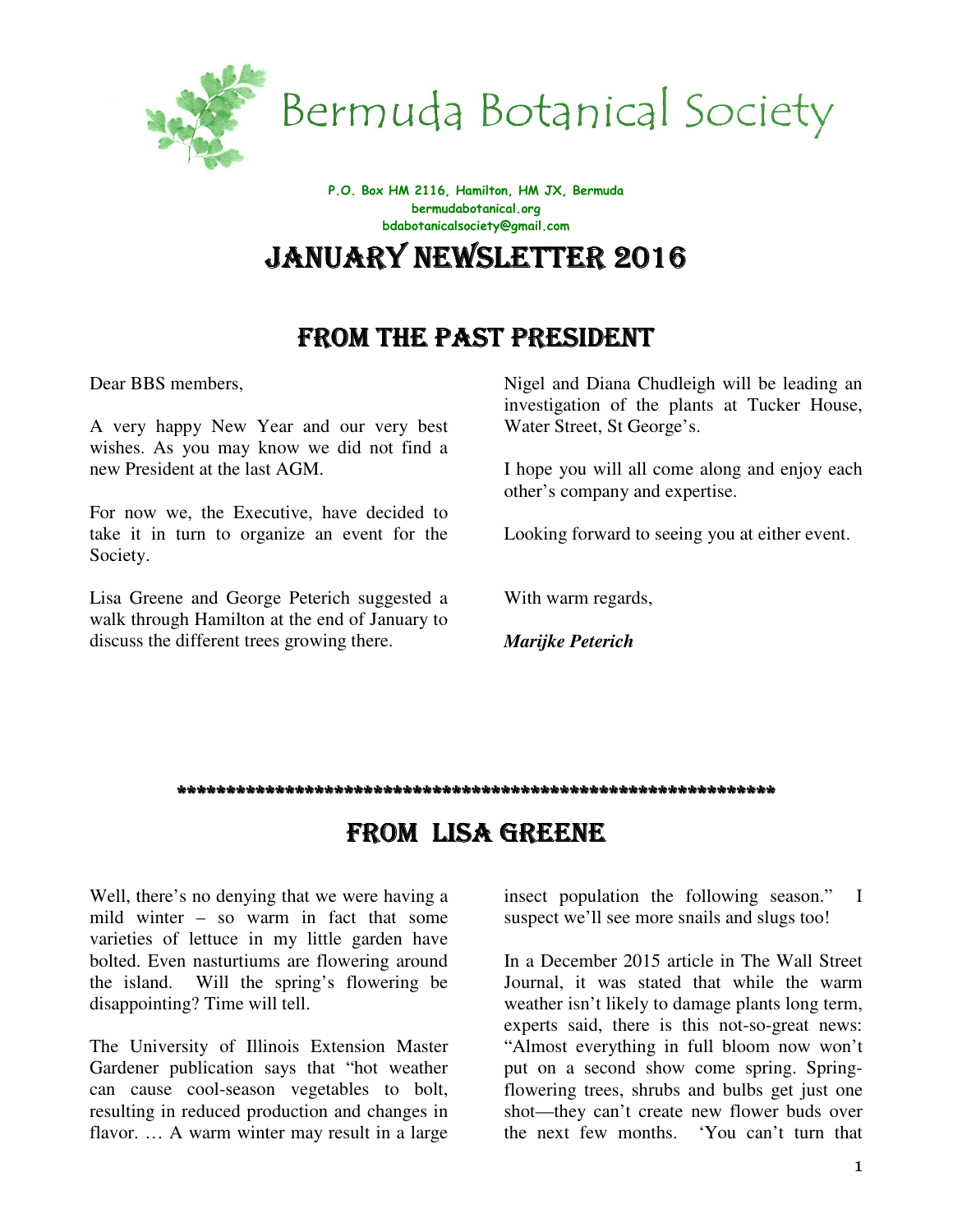clock back,' said Mr. Sullivan of New York **Botanical Garden."** 

Does the same apply to the plants growing in our sub-tropical climate? Again, we'll have to wait and see.

There was very little fruit on Brazilian pepper this year (were the flowers blown off when Joaquin passed by?) And poinsettia shrubs are only just now putting on their annual show of colour. Usually we see these lovely plants before Christmas and lasting into January.

Other observations:

# WHAT IS THE FUNCTION OF CAFFEINE IN PLANTS? BY LISA GREENE

Caffeine in fresh raw coffee beans begins to fulfil its natural function in the plant when the seeds germinate. As germination begins, the embryo coffee plant absorbs all the food stored in the endosperm of the seed and with it the caffeine in the bean. Caffeine is an all-purpose defensive compound that is poisonous to insects, inhibits the growth of bacteria and fungi, kills slugs and snails, and even inhibits the growth of plants. The latter effect does not result in the coffee plant poisoning itself, because caffeine is chemically germinated, some of the caffeine in the seedling leaks from its roots into the soil, where it may have a

protective effect against pathogens and may interfere with the growth of competing plants. The growth of the first, tender leaves of the seedling is crucial to the subsequent survival of the coffee plant. These leaves are heavily protected with caffeine, which is present in their juice at a concentration 10 times that found in a cup of espresso coffee. Mature leaves also contain caffeine, but this is concentrated around the margin of the leaves where insects are likely to take their first bite.

Source: An Orchard Invisible: a natural history of seeds, by Jonathon Silvertown.

## **POLLARDING** BY GEORGE PETERICH

It is good practice to cut back tall trees here in Bermuda so that they do not fall over in storms or get badly damaged. After the storms of 2014 it was nice to see how some trees that had recently been cut back came through without much damage.

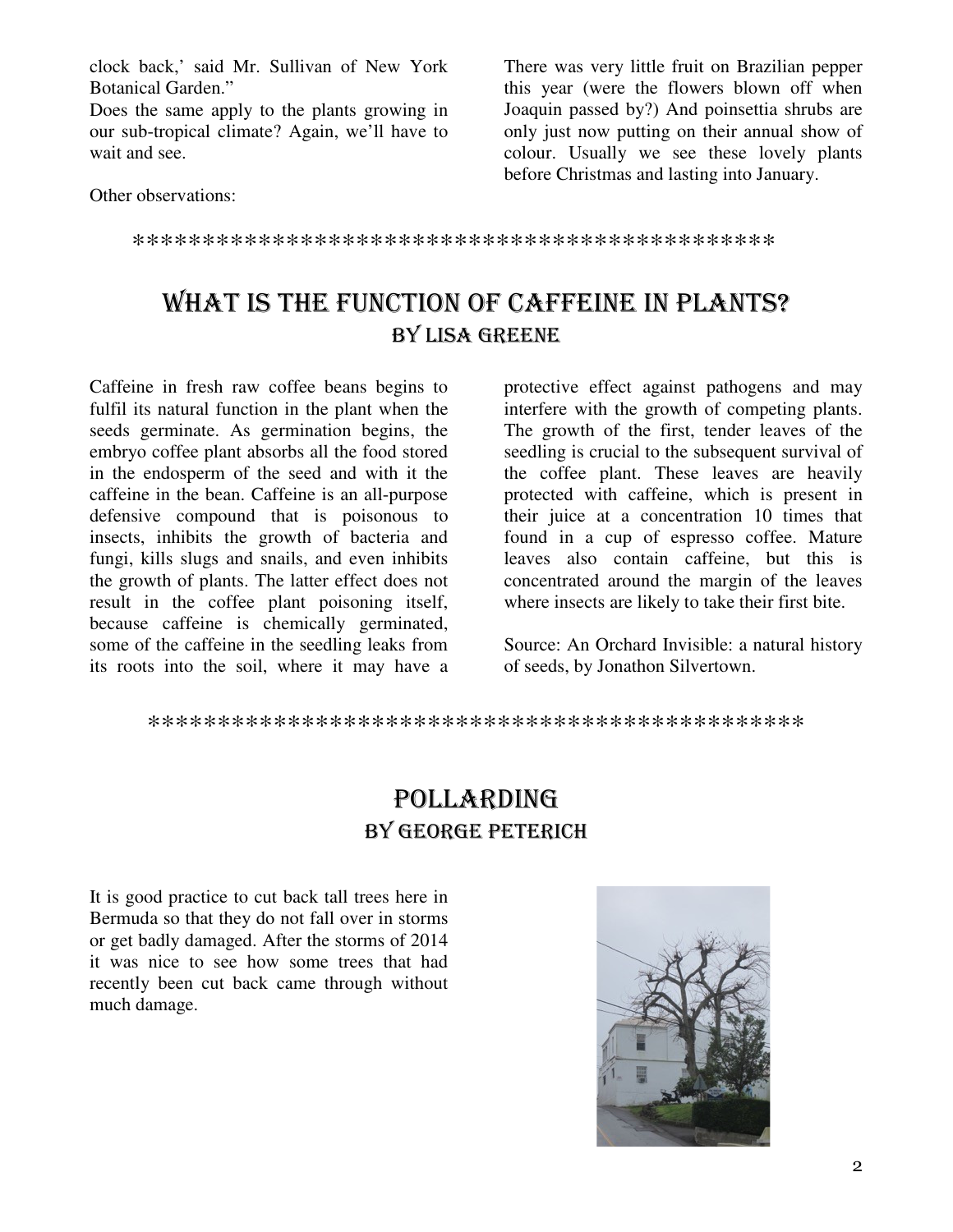Pollarding trees has been done for centuries and for a number of reasons. The first is that you do not have to fell a tree to get some firewood. Branches can be cut off and they will grow back. Another one is that some trees produce more fruit on new growth branches. Olive trees are an example. Of course you can shape a tree by cutting off unwanted branches. After the required shape is established new twigs will grow and selected ones can be cut back again.

In Holland pollard willows are a characteristic feature in the landscape.



Especially in the polders, the watery land below sea level, you'll see them lining the ditches. With their roots they stabilize the ground next to the water, but they have to be kept low, so that they do not fall over.

Pollard willows are still being created. One starts with a willow twig, stuck into the wet ground. It will grow into a small tree and after it reaches a certain height the top is cut off. Twigs will sprout on the top of the trunk and they will be cut again and again. The older they get the more picturesque they become. Rembrandt did a fine etching of one in 1648, with St Jerome in the background.



Another way to pollard is done in Europe with linden trees. First selected branches are led along a wooden framework to shape the tree into a vertical plane. Then the branches are pollarded, year after year. This is typically done in front of a house to keep the windows in the shade in the summer.



Also in Europe, plane trees are shaped annually by pollarding. The trees line the streets in towns, especially in the South of France. The result is that in the summer there is shade in the streets and sunshine in the winter.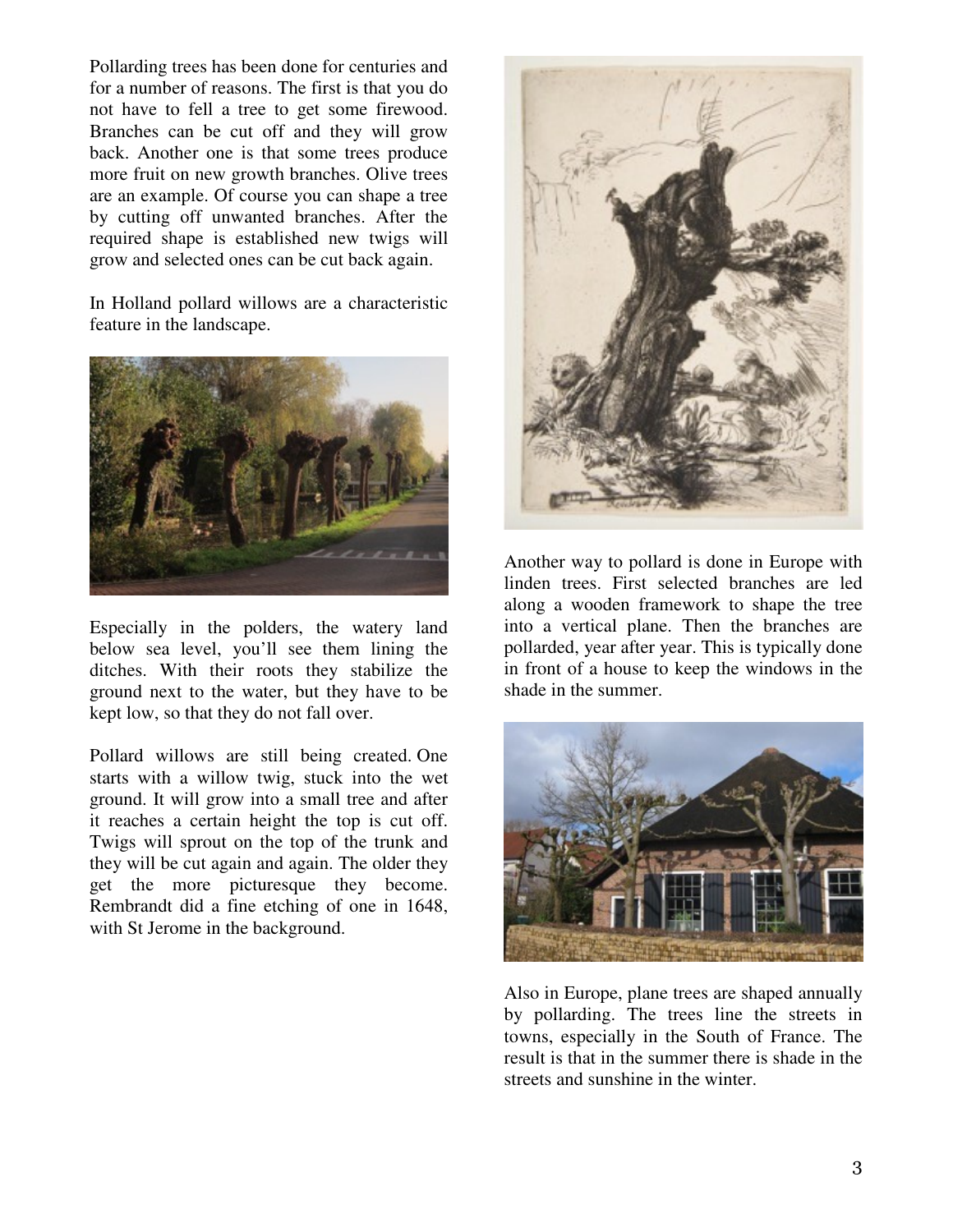The ultimate in creative pruning (or should we call it topiary?) is done in the cities of Japan. There you can see what someone has called "poodle-trees". You can look them up on the Internet.

To come back to Bermuda: Quite a few trees can be pollarded with success. I name just a few here: Poinciana,

Pride of India, Schefflera, all sorts of Ficus trees, Mulberry, and even Plumeria.



#### TRIVIUM 15, BY GEORGE!

Nobody would try to count the flowers on the stalk of the Agave attenuata, but it is interesting to see how the flowers open. They start at the bottom and gradually move to the top. Bananas flower from the top to the bottom, but the stalks are inverted!